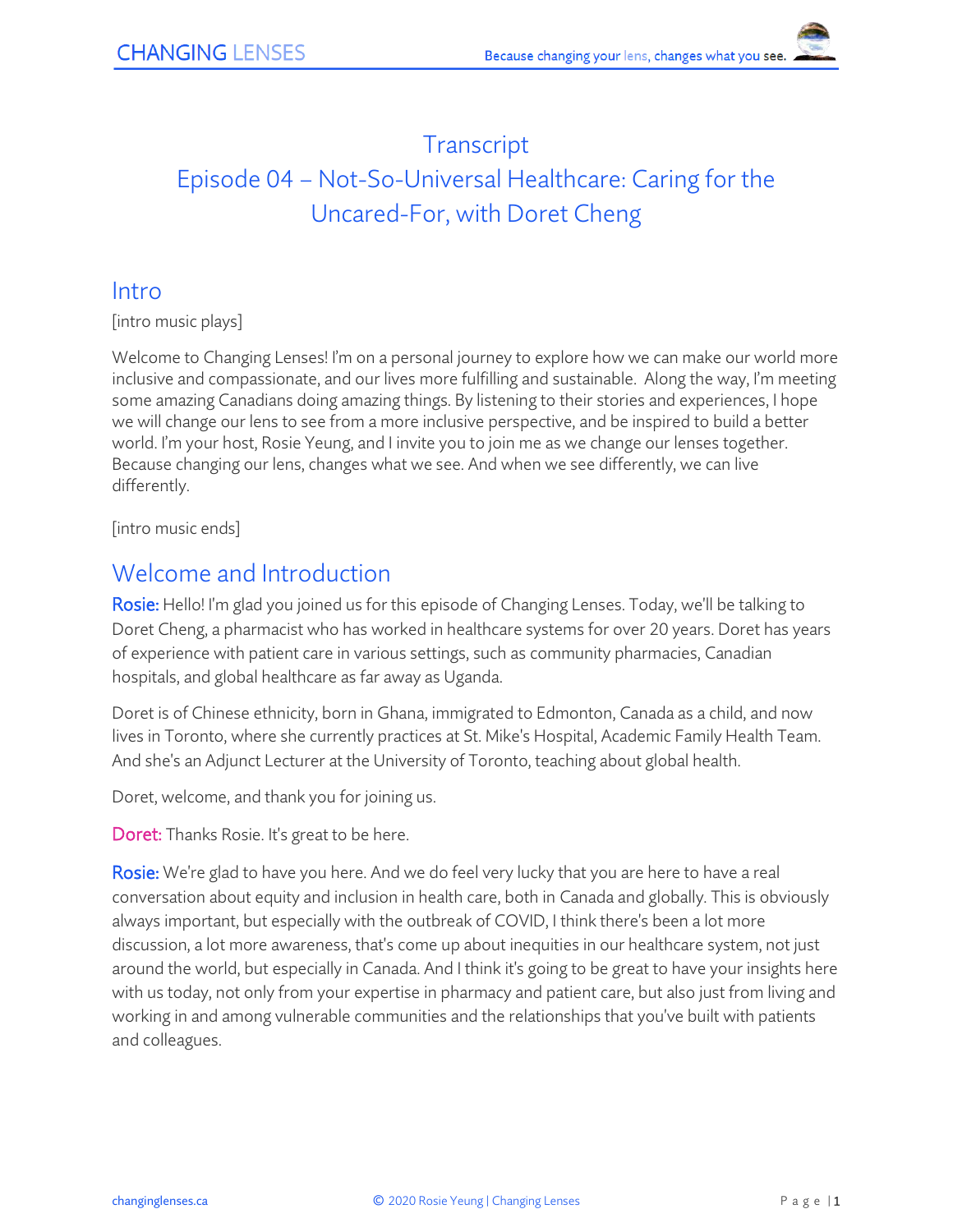### Safe Space Commitment

So before we really dive in, there's something I want to share with you, and you our listeners, on every episode. Some of what we discuss might be sensitive or challenging for us to say, and for our listeners to hear. But I really want us to have an open and genuine conversation. One goal of Changing Lenses is to be a safe and brave space for these conversations, and for us to be our real selves.

So Doret, I welcome you, and you our listener, into the safe space. And I invite you to call me out if I say anything inappropriate, or use the wrong terms.

Doret: Sure. Thank you.

#### Pharmacists: what you didn't know

Rosie: So Doret, maybe you could just start by sharing a bit more about your background. And here, I'm going to ask a really dumb question. Because I think everyone knows about pharmacists or probably most people do. Everyone's probably had to go to a Shopper's Drug Mart or a Rexall or something at some point and, you know, get some cold drugs.

So I, to be honest, when you told me that you work at a hospital, I was kind of confused. I didn't know why hospitals needed pharmacists because, you know, we just go to Shoppers Drug Mart and hospitals already have doctors, and the doctors are the ones who prescribe the drugs. So if there's a hospital with doctors, don't they already know all about drugs? Why do they need to have pharmacists on staff at a hospital?

Doret: Right. That's a very good question!

Rosie: OK, good! [laughs]

Doret: And a lot of people actually do get somewhat confused, when they see pharmacists at different institutions or various levels of the healthcare system, other than community pharmacy.

So legally for any prescription to be able to be dispensed to a patient, it requires the scrutiny of a pharmacist to make sure that, the medication is, appropriate and that the medication is safe for the patient.

And so if you go into a hospital, it's the same level of scrutiny, right? So whenever doctors prescribe within the hospital, every single prescription needs to be reviewed by a pharmacist, before those medications get dispensed.

And to be honest, I mean, I'm not saying that pharmacists are any more intelligent or anything than other healthcare professionals like doctors, but -

Rosie: Sure... [in joking tone, laughs]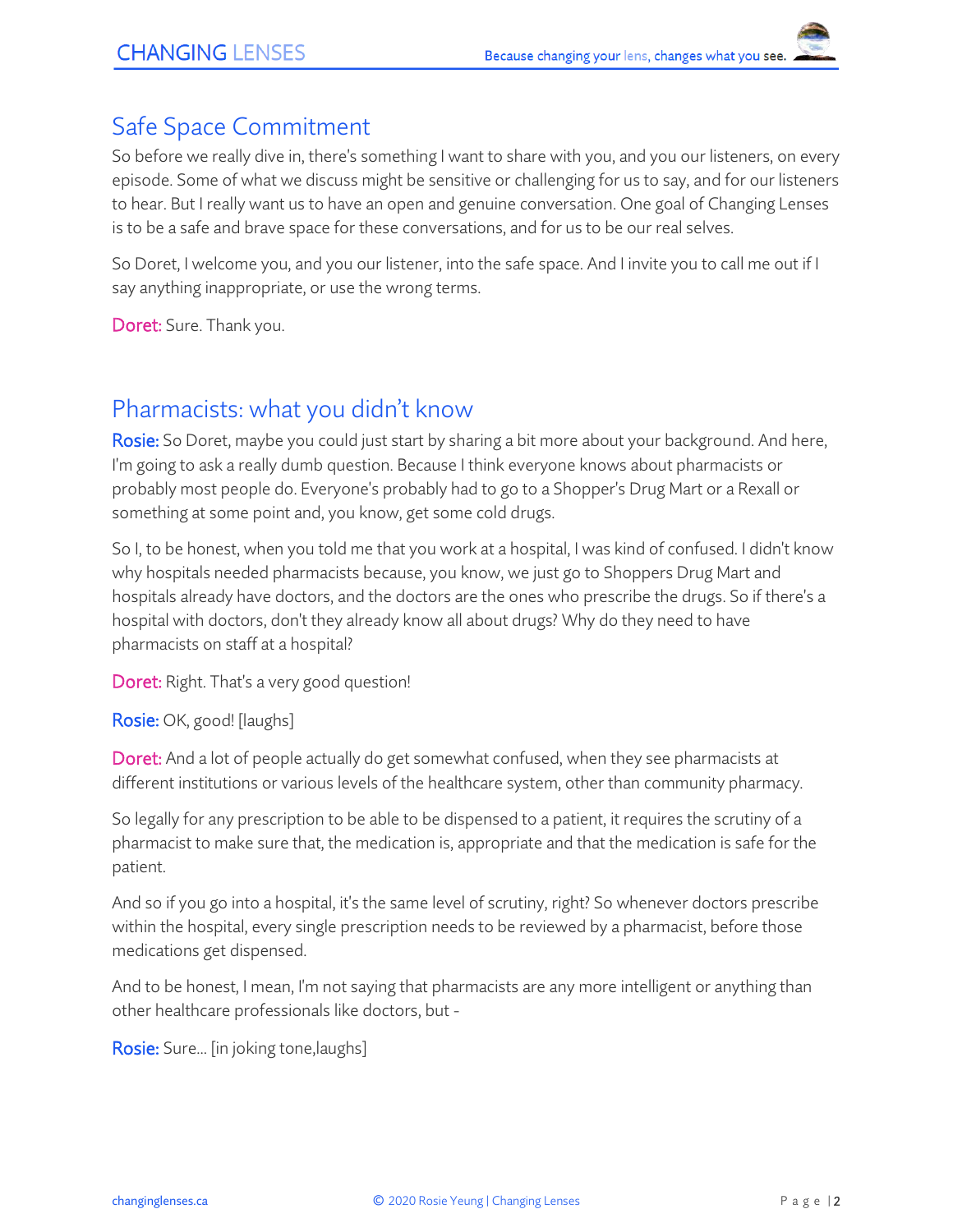Doret: [laughs] But what I am saying is pharmacists obviously have such extensive training when it comes to pharmacology and pharmacotherapeutics compared to physicians. So just to give you an example, we focus a full four years or more on all things drug related. Whereas a physician may have maybe one course in a certain year on pharmacotherapeutics.

**Rosie:** Wow, that's a huge difference.

Doret: Yeah, yeah. And so there are a lot of nuances when it comes to medications and medication use in the treatment of different diseases. So, I think that there is an advantage to having someone with that extra training, reviewing the use of those medications.

And a big part of our role is also to provide education to patients or the larger population that are using medications, but also education to the prescribers. So, I think that interprofessional collaboration is really required when it comes to the overall health and management of health for her, for patients. I hope that makes sense.

Rosie: It does, yeah. And actually that's probably a good lead in to, maybe giving us kind of what the real life example of that would be. So like what does your job at St. Mike's look like then as the pharmacist on staff?

# Integrated, collaborative, holistic healthcare: St. Michael's Family Medicine Clinic in Toronto

Doret: So, what I do is I work in a family medicine clinic, where it's a group of doctors who are under the umbrella of St. Michael's Hospital, and we are an academic family health team. And so my role there as a pharmacist is really as a consultant or an advisor to all of the healthcare professionals who work within the family health team, but also an advisor to all the patients who fall under that family health team.

A community pharmacist, just to contrast that, right; a community pharmacist basically gets a prescription in their hand, and then they dispense. And as they are reviewing the medication, they'll look at the information they have at hand in order to review that medication, to see if that's appropriate for you.

The difference that I have is that I'm often consulted on issues where a physician may not know what else they can do for very complex patient, for example, or if there are any other alternatives. They may not have all the information in front of them. And so I'm another source. So I guess you could say I'm kind of the pharmacotherapy specialist that's co-located for them so they can access me easily.

Rosie: I'm really glad that you're telling us all about this because like any person who doesn't know the healthcare industry well. Or I guess doesn't work in medicine so I don't see all the ins and outs. I just picture what I see on TV, right?

Doret: Sure!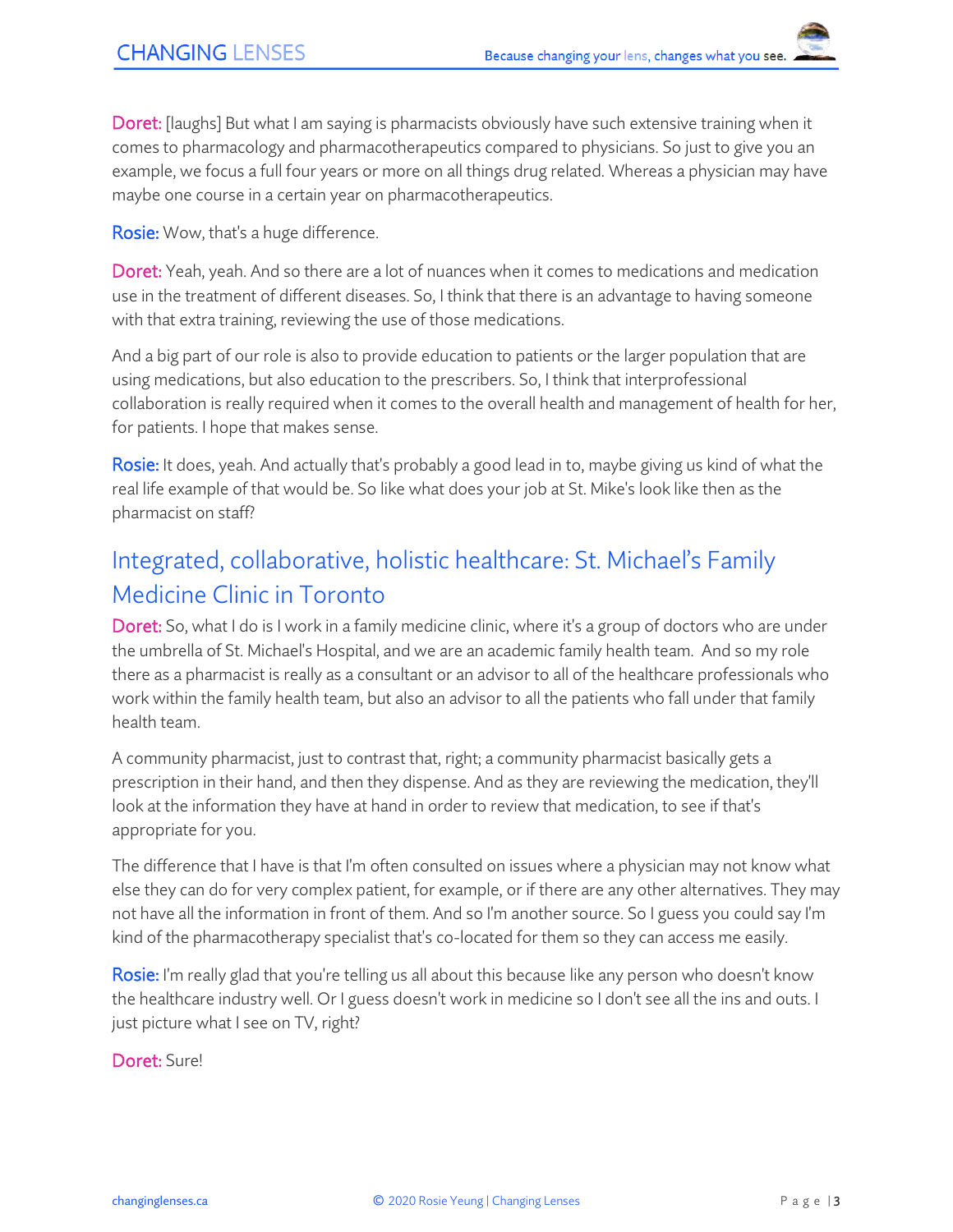Rosie: On TV shows it's, you know, the doctors know everything and they throw out all these drugs. Oh, well, they have this disease. Well, I'll give them, you know, this "-gagagy", and you know, or the, and this "-cology", and you know, that "-ist", right. And they just seem like they have all the answers at the tips of their fingers and they know exactly the dosage. And I never see a pharmacist on these TV shows about doctors or medical practices.

So what you're describing actually sounds super interesting. You know, all respect to community pharmacists, but there's obviously much more to it than meets the eye. And it's not just about putting pills in bottles and handing them out. There's a lot of thought, it sounds like that has to go behind it. And that doctors actually don't know at the tips of their fingers, how to treat patients.

Doret: Absolutely. And, you know, the academic family health team that I work with is not something that is universally available to everyone, right. So I do work in a relatively unique practice, where there is access to all kinds of healthcare professionals, including social workers, including dieticians, including physiotherapists.

And so I think that I am very, very lucky and blessed to be able to work in such an interprofessional setting because everybody collaborates and forms sort of a care team around the patient and hopefully the different angles and different perspectives provides more opportunity to provide more holistic care for the patient.

## What does "vulnerable" mean? Who are St. Mike's patients?

Rosie: So yeah, before we talk about how you provide care, let's talk a bit about your patient base. Because actually until you started telling me about your work and the St. Mike's clinic, I didn't really realize the specific demographic that your patients often are coming from. So can you tell us a bit about what your patient base is like and who are some of the people that you see everyday?

Doret: Yeah. I mean, do you have all day Rosie? [laughs] Cause I could talk about it, just because, it's just such an interesting place to be. And the patients are really interesting and I love what I do. The original founders of St. Michael's Hospital were the sisters of St. Mike's. And they actually located St. Mike's Hospital, where it was, where it is right now, in the inner city. Their mission was to, take care or provide service to the population that needed it most. And so that's why they located it there. And so I think that kind of provides the background as to the focus and the mission of St. Michael's Hospital. But yeah, St. Mike's was founded on that premise, and originally was really there to provide care for the marginalized.

And before, you know, we would call it vulnerable populations. Over the last few years, I think we are trying to move away from the terminology of vulnerable.

Rosie: Oh, OK.

Doret: Yeah. And I mean, I had to go onto that journey as well because I use vulnerable quite a bit myself. But from reading and some of the research that has come out on this terminology, and a discourse that has taken place over the last couple of years, there's been a little bit more scrutiny, and reflection about why we use the word vulnerable. We do have at St. Mike's, Centre for Urban Health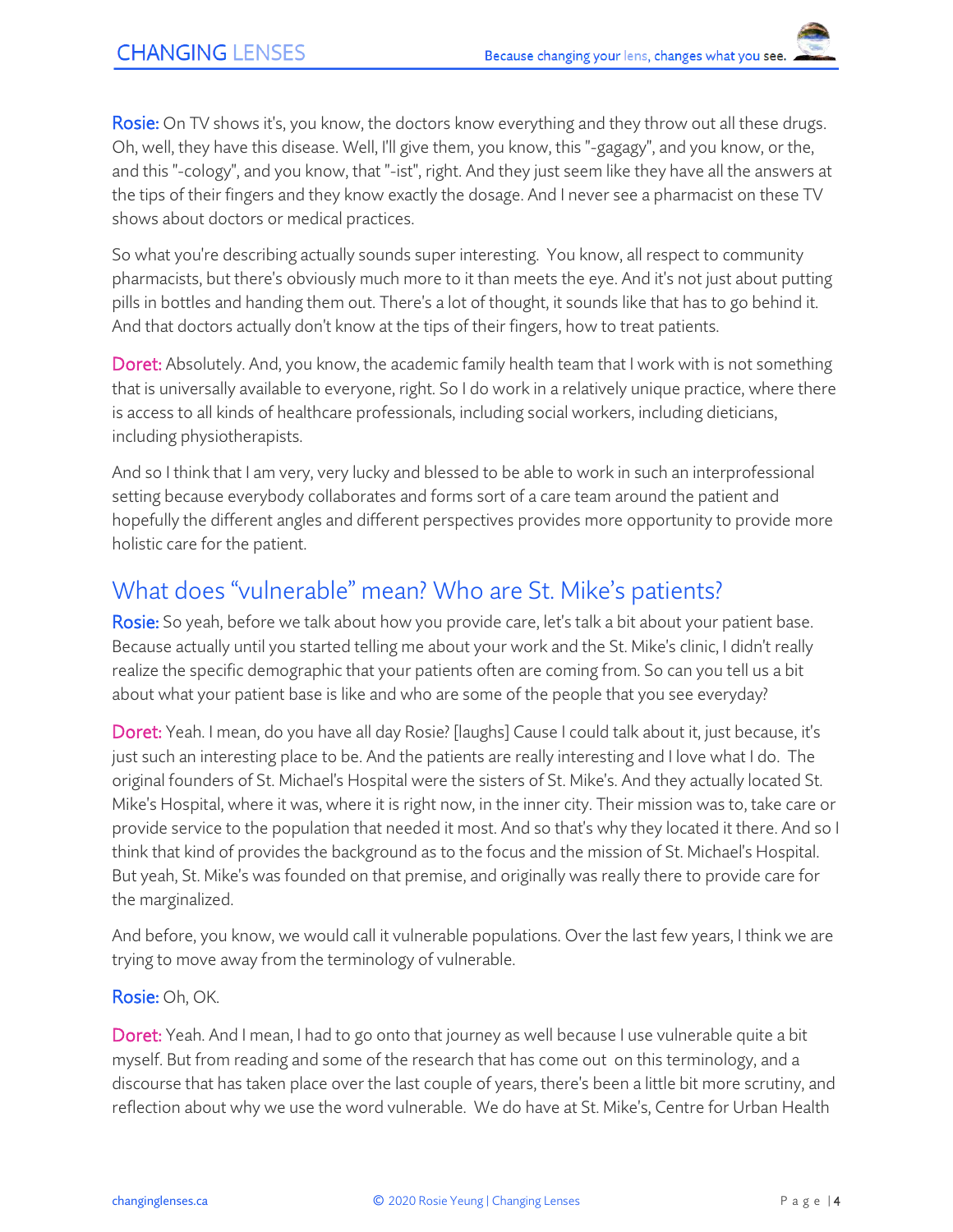Solutions. So there's a research group that does a lot of research around marginalized populations, urban health and inner city health.

So there was a paper that was published by Amy Katz. And she talks about the use of the word vulnerable in the public health literature. And we see that a lot across a lot of websites, a lot of strategic plans, a lot of grant applications. We see that a lot.

But what exactly does vulnerable actually mean, right? It's a very catchphrase, it's a very wide term. It's very vague, it's free floating, I think. And that's what she's trying to get at. It doesn't really get unpacked. And so how do you define what vulnerable is?

Rosie: So for sure, also a good conversation to have, because the word vulnerable to me gets lumped in a lot with marginalized populations, racialized populations. So actually, I'll just come out and say it and be blunt about it, cause that's what part of this podcast is. I assume when you say, you know, St. Mike's created to help needy and at the time vulnerable people.

So what I'm picturing are people that are homeless, people maybe that are drug addicts, who could also be homeless, or they're just drug addicts or people living in poverty. So, first of all, if we get more descriptive about what population group it is that St. Mike's is serving. How would you describe them? And then what is a better term than vulnerable.

Doret: Yeah, and you're perfectly right. I mean, those were the exact types of populations that we were talking about when we were using the term vulnerable. Now we want to get a little bit more specific.

And so we are talking about low-income populations, those who have mental health may have, addictions issues, may have issues with housing. And maybe they are racialized, and it could be the elderly who can't advocate for themselves who are home bound. Or they may have disabilities, for example. So I think that we are focusing in on the exact particular groups of people who may not have easy and ready access to the kind of healthcare that we hope to provide for them. So the goal is to try to level the playing field a little bit.

And so it does go on to say, many of the vulnerable quote unquote, or marginalized are often based on social status or socioeconomic status and not necessarily their age or the kind of health status or health issues that they may have.

Rosie: So, is this something specific in, healthcare that you mean, that we're trying not to use the words vulnerable or marginalized anymore because it's actually lumping too many disparate things together under one umbrella?

Doret: I think, you know, it's not to say that we can't use it and we shouldn't use it. I think that we need to use more specific terms like marginalized or racialized or, you know, just use the more specific terms when we're talking about, what population are we talking about? Because then it can provide some more clarity when we're trying to create policies, when we're trying to create strategic plans about what populations we'll be talking about. Instead of lumping them all under this one word vulnerable. So yes, we realize that it is being used a lot. And when we say vulnerable, it's a bit vague,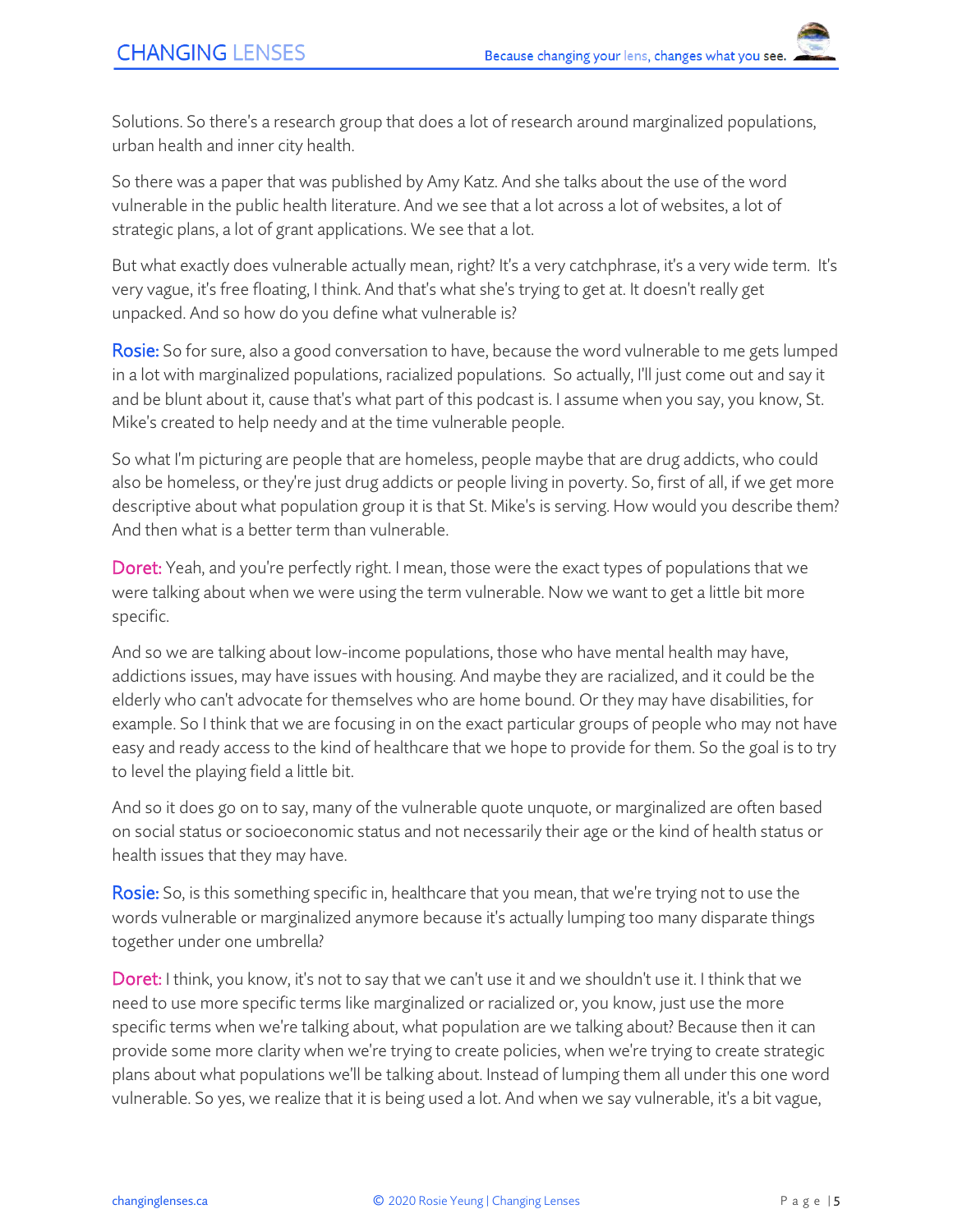and then people just fill in the blanks, right. They may not come to the conclusion that you have, Rosie, about the kind of population that we're talking about.

#### Understanding patient histories – opioids and homelessness

Rosie: OK. Yeah. And that's helpful. And I don't want to harp on terms but I do think it's important. I think words matter and they're important. And I'm kind of asking questions on behalf of people who may have the same questions and don't know who to ask or where to ask them.

Maybe what would also put this in better light for people who just don't see what you see every day. And I'll say that I'm fully one of them, or I'll put myself first in line as one of those who don't encounter marginalized people and people at risk every day. Can you put some faces to these faceless patients for us, and maybe help us picture a bit better. Because again, just kind of thinking about stereotypes that might be out there. I've thought of this too and I'm not proud of it, but people don't have very good opinions about people who are homeless or living on the street or are addicted to drugs. And, I have thought this before myself and I've heard other people say it too.

"Oh, why don't they just get a job? Why don't they just stop using drugs? And you know, why are good taxpayers' healthcare money going to clinics like yours to care for people who seem to have problems that they should just be able to solve on their own?"

And even as I know this is not true, things are obviously much more complicated than that. So can you maybe help us see real patients, not by naming them, but by telling us a bit more about stories and people you've encountered.

**Doret:** Absolutely. I think I myself have been on a journey, so I really like actually how you named your podcast Changing Lenses because I feel like I absolutely understand questions that people have because I was there. And before having worked with this population, I also had those preconceived ideas. And I also had, you know, some assumptions that I had made and judgments that I had made prior to this. And so it's always a journey. It's a journey of learning and it's a journey of, oh, "changing lenses", right? And until you actually see a patient or see somebody and actually get to know them and talk to them and know what their background story is, it's really easy just to make some assumptions.

## The reality of opioid addiction

I had a patient who had diabetes and also opioid addiction who lives in a relatively low-income subsidized housing. And the opioid crisis has made it really, really tough, actually. It's very much in the media, and it's brought a lot of prescribers to the point where they don't even want to prescribe these medications anymore because they don't want to make things worse, for example.

And this one particular patient would say to me, "I've been on these drugs for such a long time". And before they were talking about how you can never take enough, if you need it, you take it. There's no ceiling. And that's how the drug companies actually market it. And that was how it was marketed to all of the prescribers. And now it comes to this: people get stigmatized.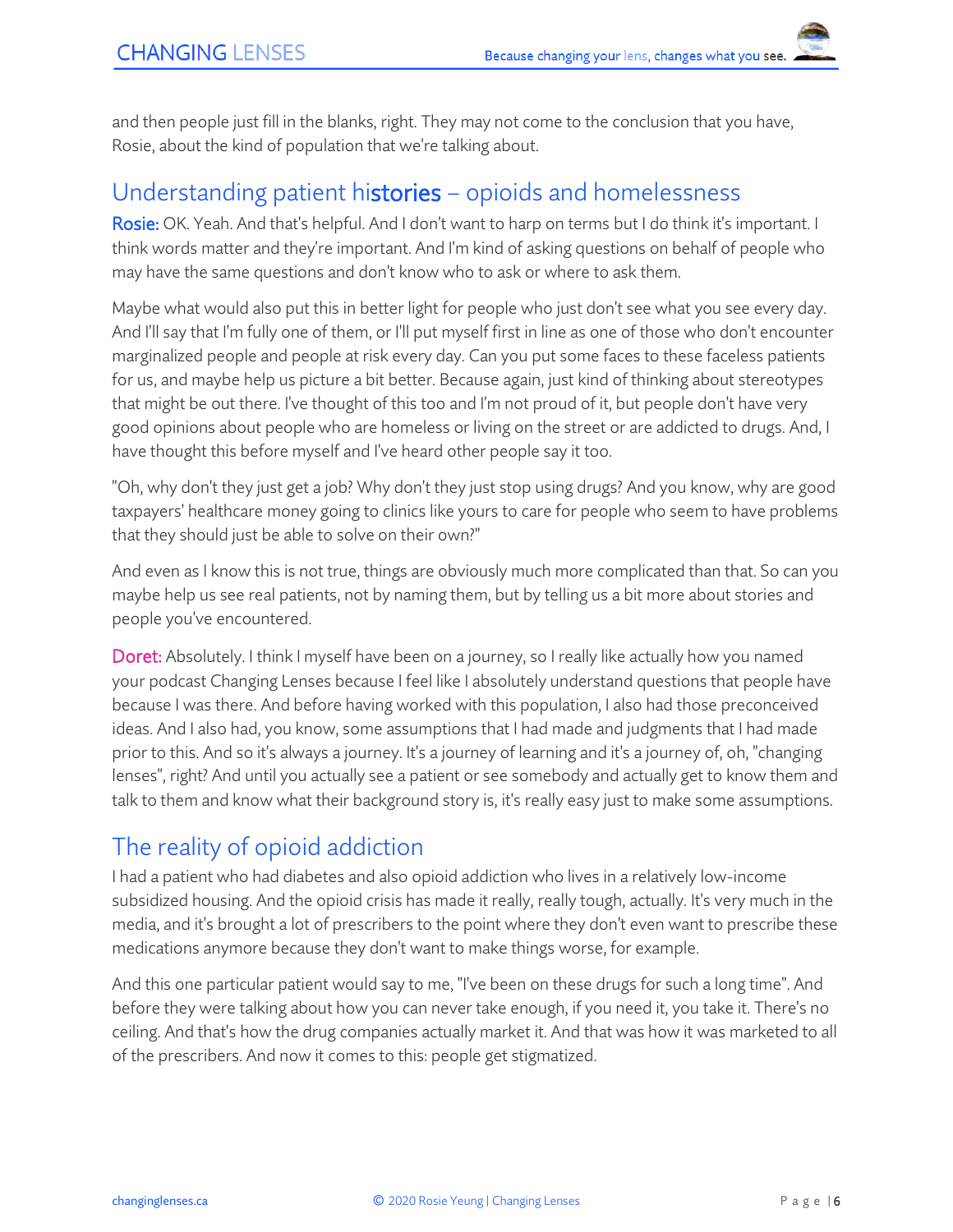And so I entered into that conversation with her about trying to manage her diabetes, but then it ended up being that she started talking about her opioids. And I was trying to actually work with her on the opioid issue as well. But then, I asked the question, I said, "How did you get on it? What happened?" And she started telling me all of the trauma that she had experienced as a child. Sexual abuse all the way to her teenage years, and, you know, not having the kind of a family that was very supportive, and not having the resources to be able to get out of that situation.

And so her health ended up deteriorating because she wasn't eating well. And then she ended up getting osteo arthritis, and of course there's pain, fibromyalgia. And so the pain, then you start treating it with opioids. And then the dose of the opioids keep escalating to the point where now it's at such a high dose that the opioids are actually causing more harm than good.

And so, had I not actually heard about her history, I think I would have said, "No, no, you shouldn't be on these drugs, they're bad for you." And thankfully the physician actually knew about her story. And this is the great thing about working in the family health team I do is because they're so focused and intentional about learning people's stories that there's a lot of collaboration going on. And so when I learned about her story, I realized that that's not how we should be approaching getting her off these medications. We should really be discussing it and having more conversation around that.

And maybe there's also other things going on and where we may need to treat more of the trauma, the background trauma, and maybe refer her to other resources like social worker, to a psychologist. And get some of that managed rather than focusing in on the opioids, right? Because actually the opioids are not the issue. It's more of the background stuff. And how people experience pain is different too. If you've had a lot of trauma, if you have a mental illness, you experience pain so much more than someone without those issues.

Rosie: Thanks for sharing that, Doret. I think that that's a really good person to remember anytime we think of, "Oh, well, why don't they just stop? Why don't addicts stop being addicts? Why don't homeless people stop being homeless", or whatever it is. And it's never that simple, but I'm really glad that you were able to tell us about just one of your patients that you care for, because I think it really does help to bring some reality and hopefully compassion to the situation.

Doret: And that's just one story out of hundreds of stories. And so I think that it was very valuable for me to learn about this particular individual's background. And it's really hard to sum it up in one patient, but I will sort of describe a bunch of patients rolled into one.

Rosie: Sure, yes.

### Healthcare for the homeless

Doret: And just to give you an idea what I learned and in particular, the fact that many of the patients that we do see have a lot of housing issues. And so they end up being homeless and sometimes they're homeless by choice, just because of the ability to get safe housing, there's a lot stacked up against people when it comes to being able to obtain safe housing. Which is why a lot of people just prefer to live on the streets.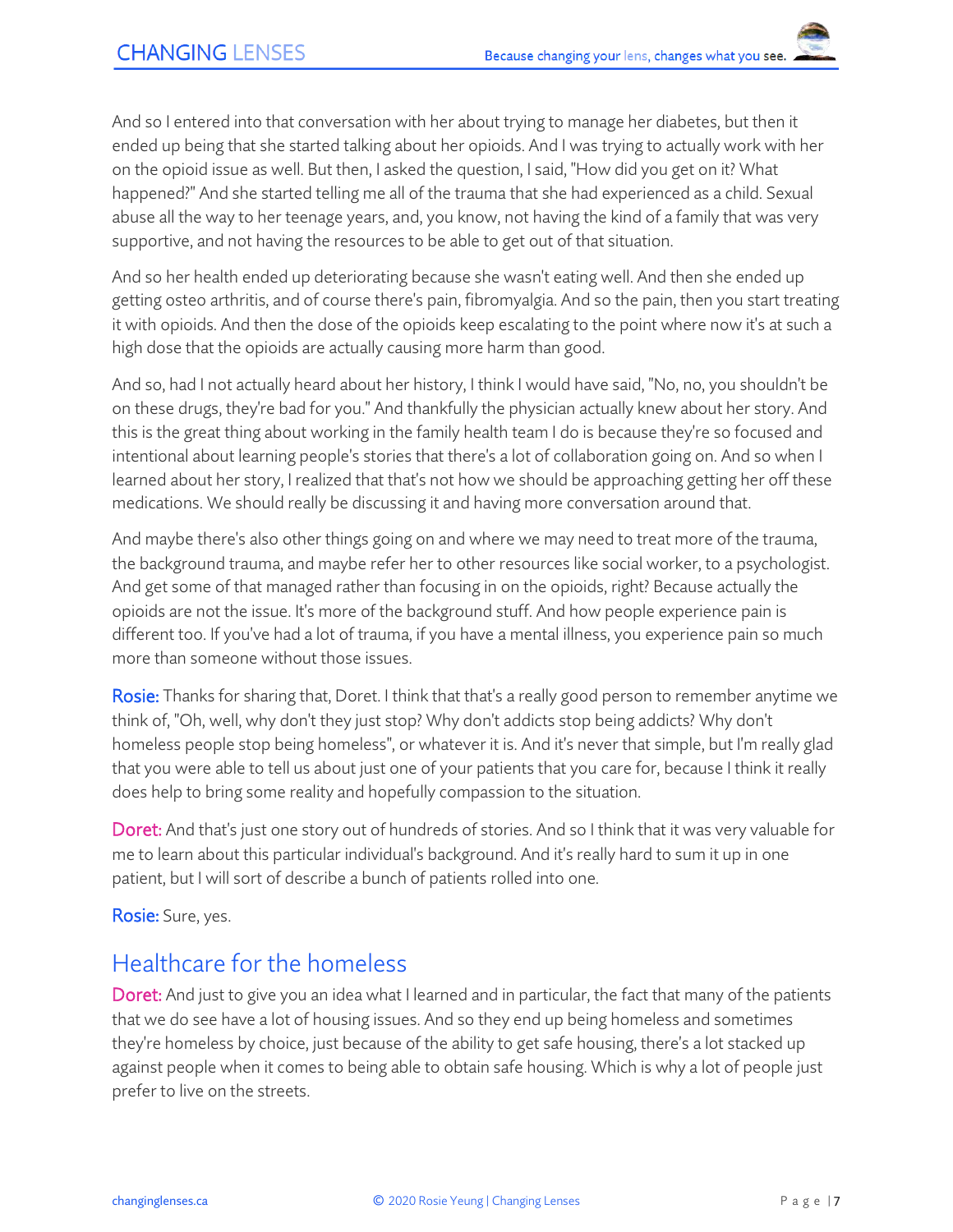Rosie: Can you elaborate a bit more on that? Because that's kind of shocking me right now. So you're saying that somebody might choose purposely to live on the street rather than live in some kind of a building because living in the building would be worse. How does that happen?

Doret: Yeah. Yeah. I mean, public housing may not be the most ideal living environment. There might be, you know, bed bugs, cockroaches. Not the greatest living conditions, right? And also there might be more drug dealing going on, lots of noise, lots of people smoking. The environment is not the most conducive to being able to stay healthy and keep staying healthy, right? And so even if you can get public housing, which there's a huge, huge backlog to be able to get public housing and some funding to help with your housing.

And then what else can you resort to, if you can't afford housing? Then you resort to living in a shelter. And living in a shelter in an in and of itself is not particularly safe either. There's a lot of theft going on and violence going on. And so I think that it's a very intricate, complex issue. And so if it was you or I, and I've heard patients talk about this all the time, it's like, why would I want to live in a shelter? Why would I want to live in that environment when I can just be on my own and just sleep on a bench and just not be bothered by other people?

Rosie: So some of your patients have been homeless people then that have come in for health care.

#### Doret: Yep.

Rosie: And you know, it's really sad to say I see homeless people on the street, but I never really think about what their health issues are. I just, I was like, Oh, they're probably cold. They're probably hungry. And I don't think beyond that. So can you tell us what are some of the issues you've had to care for people about.

Doret: Yeah, the reality is, is everything to do with the social determinants of health, like their education, like their accessibility to other things and how marginalized they are. And 70% of people who are homeless have mental health issues

I had a patient who was a very, very successful physicist actually. Working, and in the university, sort of college/university level, teaching. Brilliant man, and ended up having schizophrenia. And, this was a long time ago obviously, and not having access to the resources that he needed and he ended up getting homeless. And with untreated schizophrenia, you end up losing all kinds of your networks. You know, your natural networks, your friends, your family. And your behavior becomes such an issue that if you don't have the kind of network to be able to bring you or even access to a physician or a healthcare team that can recognize it, treat it - then you know, you fall through the cracks. And a lot of people fall through the cracks.

#### Rosie: Yeah.

Doret: So this is an example of one person and the type of medications that are needed to treat this condition is very expensive. And without access to the whole gamut of healthcare professionals and medications and counseling and all the specialists that are needed, it would be very difficult for this person not to fall through the cracks. And he did. Thankfully, he got connected with our team and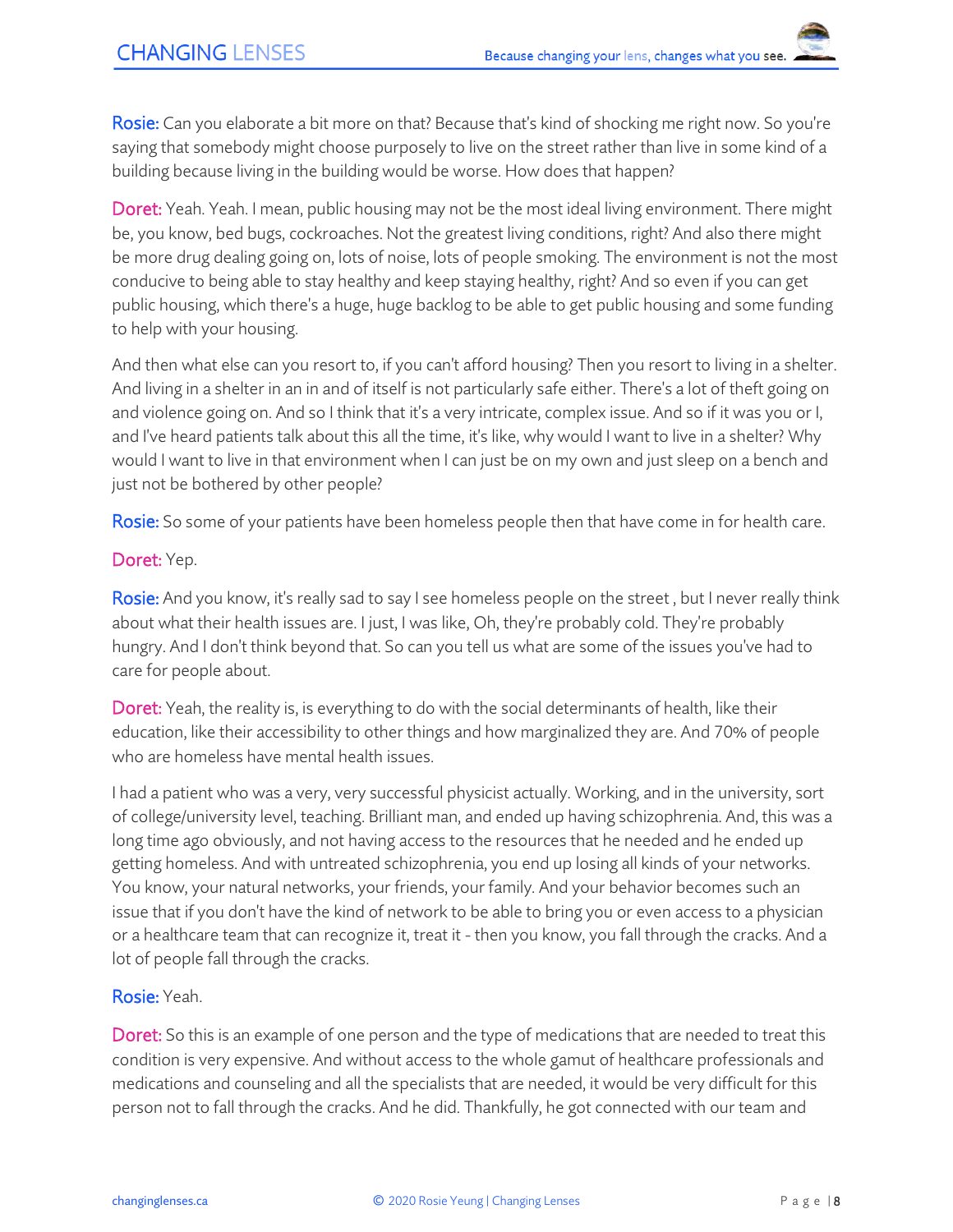through the help of the social workers, through the help of a community mental health team that would go out to the community to visit him, make sure he gets his meds. I don't think he would be as plugged in and as engaged as he would be today.

Rosie: And how did he get connected with you guys?

Doret: Usually someone gets admitted to hospital. And at the hospital, if they recognize that they don't have a family doctor or they don't have access, they will try to get them. That's why at a hospital, not only do you have to have pharmacists, but you also should have social workers and physiotherapists and dietitians, all the whole gamut, you know. And social workers play a huge role when it comes to getting people plugged in.

And one of my most satisfying interactions are often working with our social workers, because we are so aware of the fact that people's health is not determined by biology. It's by and large determined by the socioeconomic aspects of their life. Yeah.

Rosie: So I'm trying to picture as a person who is blessed with a home to come home to when I get sick. Then I go to the local pharmacy, somebody gives me the medication, I bring them home. I take them, I read the instructions. I know what I'm not supposed to do with the medication. I know what I am supposed to do with medication. I follow it. And hopefully I get better.

With a person who's not only not having access to a home, so doesn't have anywhere to store the drugs, doesn't necessarily have food to take with drugs if they have to take it with food. And also a person who is schizophrenic or maybe has another mental illness where it makes it harder to understand or follow these instructions potentially, right? How does your family health team then ensure that they can get the treatment or they follow the treatment?

You did allude already about the social workers and kind of going out to make sure they're doing it, but like how do you guys deal with those challenges?

## Healthcare equality is NOT equity

Doret: Yeah it's very dependent on what the need is, right? And so I think that here's where we can talk a little bit about when we, you know, we think that in Canada, we have a public, universal healthcare system.

And I gave this a little bit of thought and this is a topic that I teach my global health students as a baseline. That there is a difference between equality and equity. We talk about equity a lot, but I think that often we're talking about our concept of equality.

#### Rosie: OK.

Doret: So we want equal access to healthcare, which is all great and good, if all things were created equal. So you can have the same 65 year old man or woman with the same, let's say cancer condition, with the same sort of health background, but they're not created equal because they could have different income levels. They could have different literacy levels. And there may be a number of myriad of differences that are under the surface.